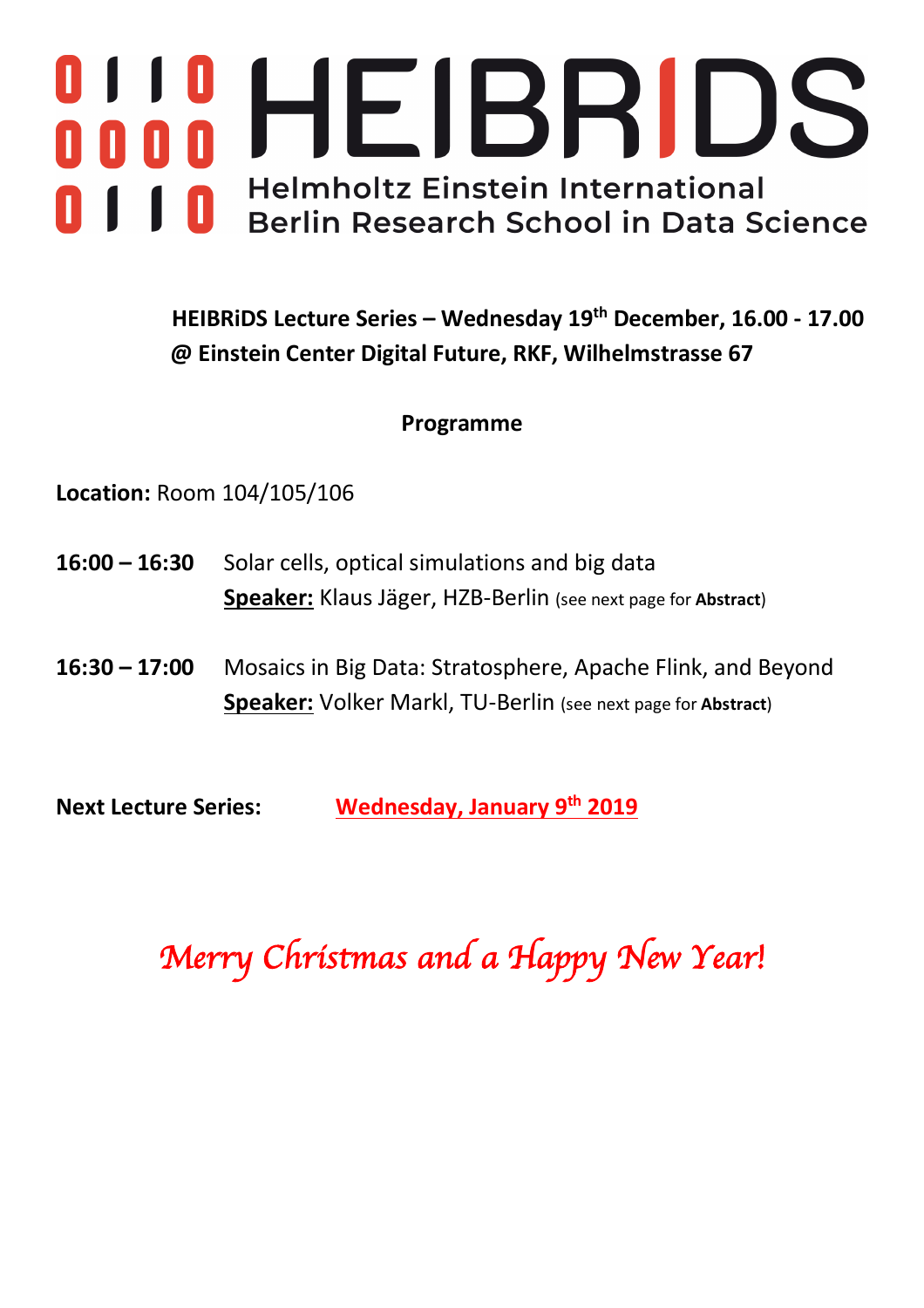# EIBRID **Helmholtz Einstein International** Berlin Research School in Data Science

## **Abstract 1**

### **Solar cells, optical simulations and big data**

Klaus Jäger,<sup>a,b</sup> Phillip Manley,<sup>a,b</sup> Peter Tillmann, <sup>a,b,</sup> Martin Hammerschmidt,<sup>c</sup> Sven Burger,<sup>b,c</sup> and Christiane **Becker**<sup>a</sup>

<sup>a</sup>Young Investigator Group Nano-SIPPE, Helmholtz-Zentrum Berlin, Germany [klaus.jaeger, phillip.manley, christiane.becker]@helmholtz-berlin.de, <sup>b</sup>Computational Nano Optics, Zuse Institute Berlin, Germany, **burger@zib.de** <sup>c</sup>JCMwave GmbH, Berlin, Germany, martin.hammerschmidt@jcmwave.de

Photovoltaics is the fastest growing technology for sustainable electricity generation. For further growth of the technology, high power conversion efficiencies are required. Hence, it is critical to maximize the fraction of the incident sunlight, which can be harvested.

Optical simulations are pivotal to increase the understanding of the interaction between sunlight and solar devices. The specific demands of the complex optical systems under investigation combined with the stochastic properties of sunlight pose challenges for a simulation method. Further, taking weather data into account becomes more important.

We show how the finite element method (FEM) can be employed in an application example to simulate nanostructured solar cells. With FEM periodically nanotextured devices can be simulated rigorously [1, 2]. We also how a thick glass superstrate on top of the device can be properly taken into account [3]. Further, we will discuss how advanced optimization algorithms can be deployed in a meaningful way. As an example, we discuss results of a recent optimization study for perovskite-silicon tandem solar cells [4]. In the outlook we discuss how we want to apply advanced methods from data science for optimizing solar cells for real weather data.

#### **References**

- 1. K. Jäger, C. Barth, M. Hammerschmidt, *et al.*, Simulations of sinusoidal nanotextures for coupling light into c-Si thin-film solar cells, *Opt. Express*, 24, A569–A580, 2016.
- 2. D. Chen, P. Manley, P. Tockhorn, *et al.*, Nanophotonic Light Management for Perovskite-Silicon Tandem Solar Cells, *J. Photonics Energy*, 2018. https://arxiv.org/abs/1801.07252
- 3. K. Jäger, G. Köppel, M. Hammerschmidt, *et al.*, On accurate simulations of thin-film solar cells with a thick glass superstrate, *Opt. Express*, 26, A99–A107, 2018.
- 4. K. Jäger, L. Korte, B. Rech, and S. Albrecht, Numerical optical optimization of mono- lithic planar perovskitesilicon tandem solar cells with regular and inverted device architectures, *Opt. Express*, 25, A473–A482, 2017.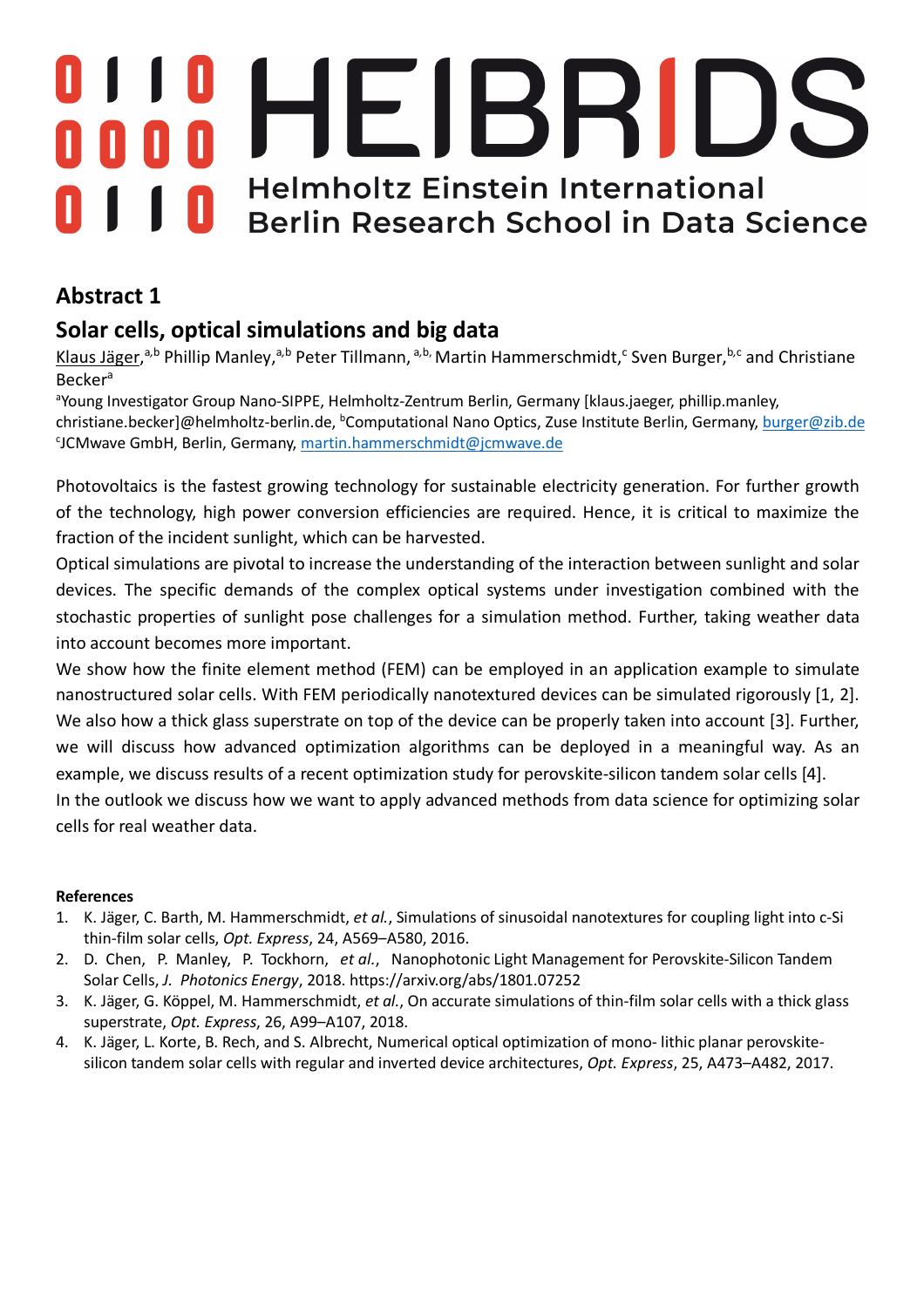# HEIBRID **Helmholtz Einstein International** Berlin Research School in Data Science

# **Abstract 2 Mosaics in Big Data: Stratosphere, Apache Flink, and Beyond**

The global database research community has greatly impacted the functionality and performance of data storage and processing systems along the dimensions that define "big data", i.e., volume, velocity, variety, and veracity. Locally, over the past five years, we have also been working on varying fronts. Among our contributions are: (1) establishing a vision for a database-inspired big data analytics system, which unifies the best of database and distributed systems technologies, and augments it with concepts drawn from compilers (e.g., iterations) and data stream processing, as well as (2) forming a community of researchers and institutions to create the Stratosphere platform to realize our vision. One major result from these activities was Apache Flink, an open-source big data analytics platform and its thriving global community of developers and production users. Although much progress has been made, when looking at the overall big data stack, a major challenge for database research community still remains. That is, how to maintain the ease-of-use despite the increasing heterogeneity and complexity of data analytics, involving specialized engines for various aspects of an end-to-end data analytics pipeline, including, among others, graph-based, linear algebra-based, and relational-based algorithms, and the underlying, increasingly heterogeneous hardware and computing infrastructure. At TU Berlin, DFKI, and the Berlin Big Data Center (BBDC), we aim to advance research in this field via the Mosaics project. Our goal is to remedy some of the heterogeneity challenges that hamper developer productivity and limit the use of data science technologies to just the privileged few, who are coveted experts.

**Bio:** Volker Markl is a Full Professor and Chair of the Database Systems and Information Management (DIMA) Group at the Technische Universität Berlin (TU Berlin) and was an Adjunct Full Professor at the University of Toronto until June 2018. At the German Research Center for Artificial Intelligence (DFKI), he is both a Chief Scientist and Head of the Intelligent Analytics for Massive Data Research Group. In addition, he is Director of the Berlin Big Data Center (BBDC) and Co-Director of the Berlin Machine Learning Center (BzMl). Earlier in his career, he was a Research Staff Member and Project Leader at the IBM Almaden Research Center in San Jose, California, USA and a Research Group Leader at FORWISS, the Bavarian Research Center for Knowledge-based Systems located in Munich, Germany. Dr. Markl has published numerous research papers on indexing, query optimization, lightweight information integration, and scalable data processing. He holds 20 patents, has transferred technology into several commercial products, and advises several companies and startups. He has been both the Speaker and Principal Investigator for the Stratosphere Project, which resulted in a Humboldt Innovation Award as well as Apache Flink, the open-source big data analytics system. He serves as the President-Elect of the VLDB Endowment and was elected as one of Germany's leading Digital Minds (Digitale Köpfe) by the German Informatics (GI) Society. Most recently, Volker and his team earned an ACM SIGMOD Research Highlight